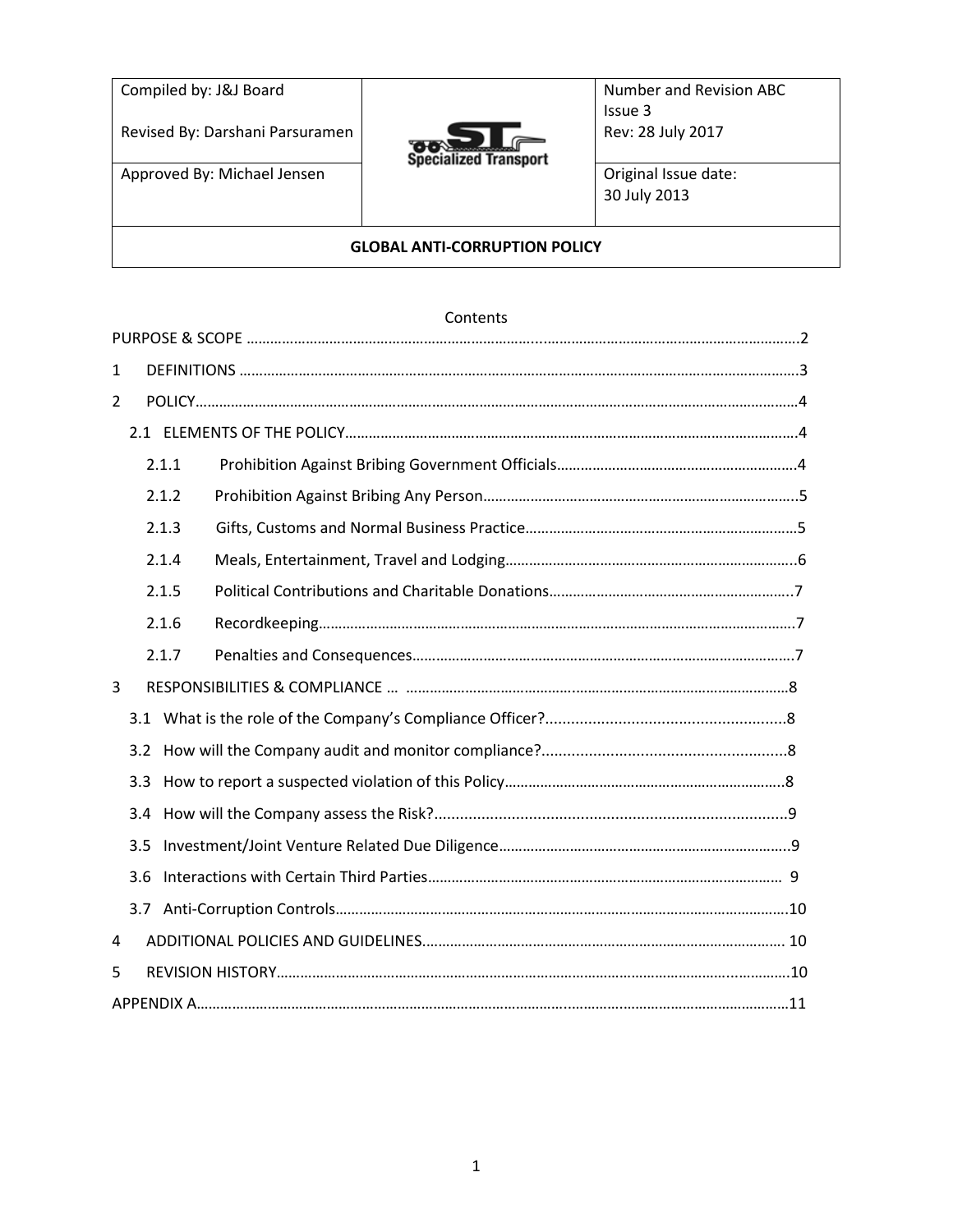| Compiled by: J&J Board<br>Revised By: Darshani Parsuramen | <b>Specialized Transport</b> | Number and Revision ABC<br>Issue 3<br>Rev: 28 July 2017 |  |
|-----------------------------------------------------------|------------------------------|---------------------------------------------------------|--|
| Approved By: Michael Jensen                               |                              | Original Issue date:<br>30 July 2013                    |  |
| <b>GLOBAL ANTI-CORRUPTION POLICY</b>                      |                              |                                                         |  |

PURPOSE & SCOPE

<span id="page-1-0"></span>This policy sets forth the J&J Africa Group's ("J&J") expectations of its employees and business partners with respect to its commitment to prevent corruption.

This Policy applies to Specialized Transport Limitada, all its employees, directors and business partners of, and anyone acting on Specialized Transport LImitada's behalf (ST personnel).

J&J and its worldwide subsidiaries (collectively, the "Company") have adopted this global Anti-Corruption Policy (the "Policy"). The company is committed to complying with all applicable antibribery laws, including those in all countries in which it operates, including but not limited to, the United States Foreign Corrupt Practices Act (the "FCPA"), the United Kingdom Bribery Act and other legislation enacted in accordance with the Organization for Economic Co-operation and Development Convention on Combating Bribery of Foreign Public Officials in International Business Transactions (the "OECD Convention") as well as anti-corruption laws enacted in each country where J&J conducts business. To the extent that a particular local law, regulation or rule is stricter than this Policy, the stricter of the two will apply.

J&J prohibits all improper payments of any nature.

You have a responsibility to report any violations or suspected violations of this Policy.

Corruption promotes poverty, hunger, disease, and crime, and keeps societies and individuals from reaching their full potential. Corruption is one of the leading obstacles to economic and social development. It distorts the rule of law and the institutional foundation on which J& J depends. J&J is committed to observing the standards of conduct set forth in this global Anti-Corruption Policy and the applicable Anti-Corruption and Anti-Money laundering laws of the countries in which we operate.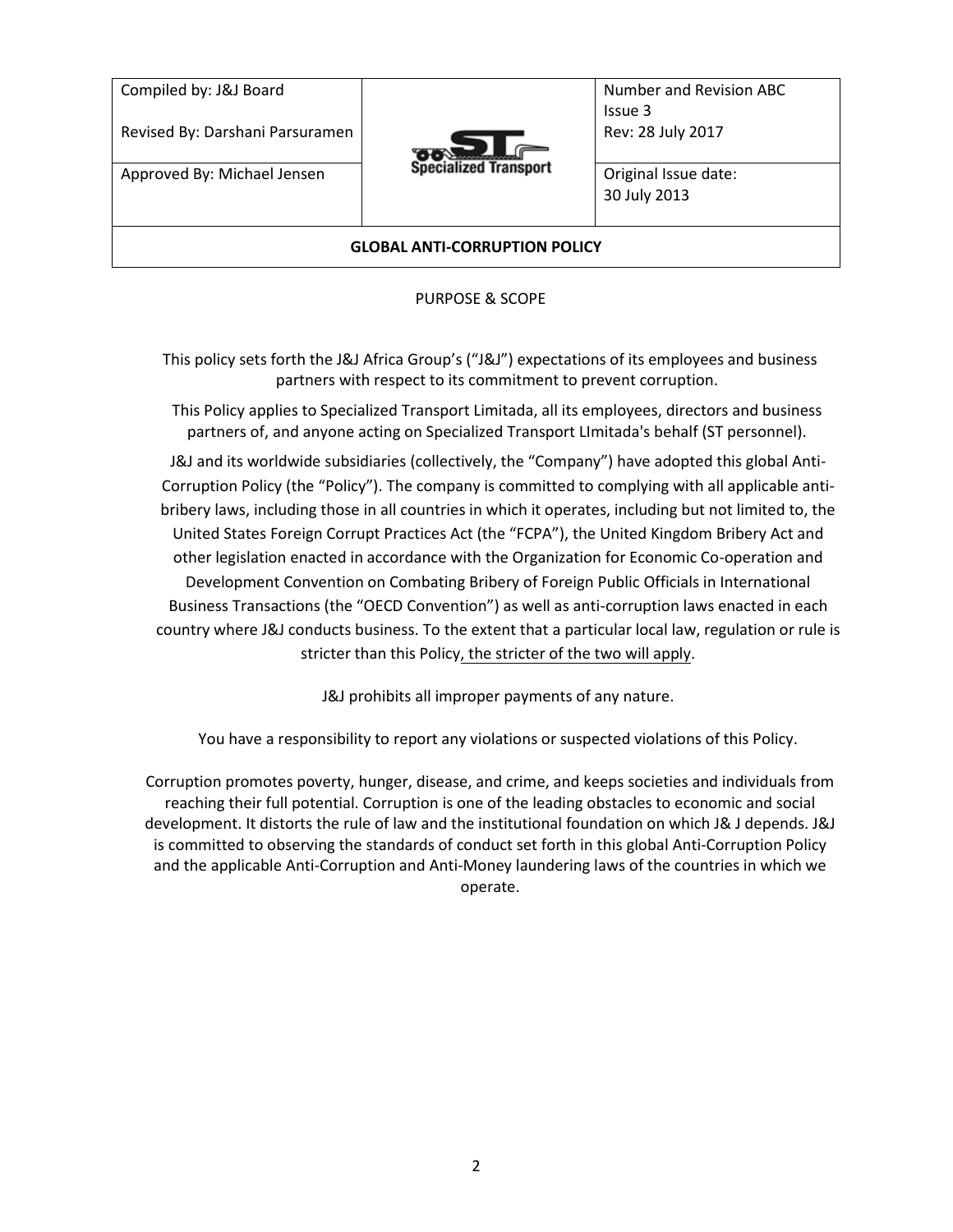| Compiled by: J&J Board<br>Revised By: Darshani Parsuramen | <b>Specialized Transport</b> | Number and Revision ABC<br>Issue 3<br>Rev: 28 July 2017 |  |
|-----------------------------------------------------------|------------------------------|---------------------------------------------------------|--|
| Approved By: Michael Jensen                               |                              | Original Issue date:<br>30 July 2013                    |  |
| <b>GLOBAL ANTI-CORRUPTION POLICY</b>                      |                              |                                                         |  |

### <span id="page-2-0"></span>**1 DEFINITIONS**

**Corruption** is the misuse and abuse of entrusted power for private gain.

**Conflict of Interest** is a situation where an individual or the entity for which they work, whether a government, business, media outlet or civil society organisation, is confronted with choosing between the duties and demands of their position and their own private interests.

**Bribery** is the offer, promise, or payment of cash, gifts or even excessive entertainment for private gain.

**Anything of value** includes but is not limited to:

- cash payments,
- gifts,
- travel expenses, entertainment and business meals
- offers of employment and consultancy opportunities
- political and charitable contributions

made at the request of, or for the benefit of, a customer, business partner or Government Officials his or her family, or other relations, even if made to a legitimate entity.

**Government Official** should be interpreted broadly, it includes:

- officers and employees of domestic and foreign government institutions,
- government agencies, departments &instrumentalities, i.e. environmental inspectors, health & safety inspectors, police officers and customs officials
- public international organizations
- anyone acting in an official capacity on behalf of these entities and individuals in unpaid or honorary government positions, including those working for, or on behalf of, committees, panels, commissions, or in other advisory positions.

It includes political parties, political party officials, and candidates for political office.

**Government instrumentality** refers to government-owned or controlled commercial enterprises (regardless if it is whole or partial government ownership or control).

**Company Compliance Officer** (hereinafter 'CCO') shall be responsible for Compliance with this policy.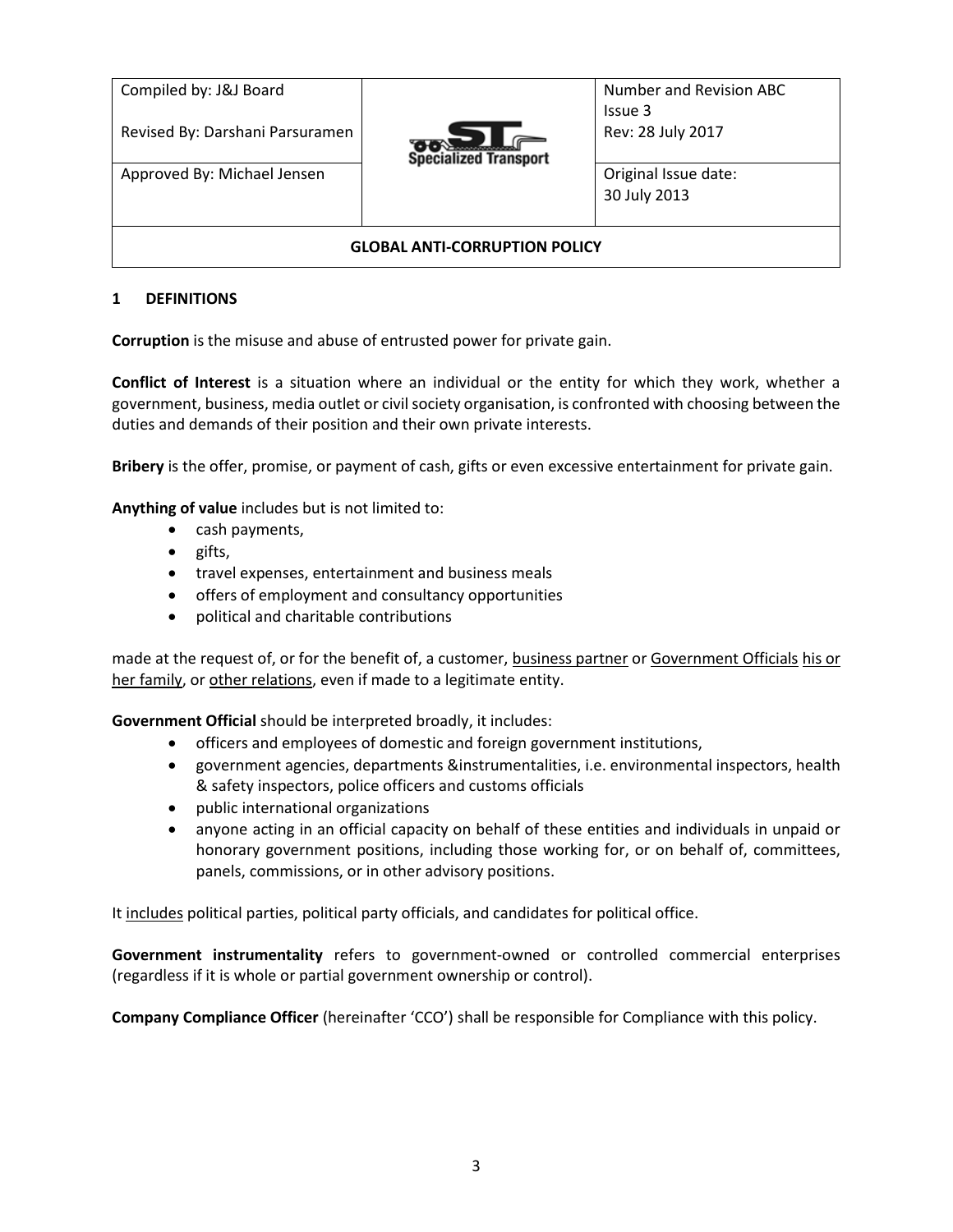| Compiled by: J&J Board<br>Revised By: Darshani Parsuramen | <b>Specialized Transport</b> | Number and Revision ABC<br>Issue 3<br>Rev: 28 July 2017 |  |
|-----------------------------------------------------------|------------------------------|---------------------------------------------------------|--|
| Approved By: Michael Jensen                               |                              | Original Issue date:<br>30 July 2013                    |  |
| <b>GLOBAL ANTI-CORRUPTION POLICY</b>                      |                              |                                                         |  |

# <span id="page-3-0"></span>**2 POLICY**

J&J Personnel and any party working on the Company's behalf, are prohibited from offering, promising, making, authorizing or providing, whether directly, or indirectly through third parties, any payments, gifts, or the transfer of anything of value to any person in any jurisdiction to assist J&J in obtaining or retaining a business advantage. J&J funds and funds from any other source shall not be used to make any such payment or gift on behalf of or for the benefit of J&J in order to secure an improper business advantage.

Prohibited payments include, but are not limited to:

- Payments to an individual or entity to secure an improper business advantage or improper performance, including a decision to select J&J to provide any products or services, or to provide J&J with more preferential terms
- Payments to influence a Government Official to act unlawfully, in his or her official capacity (e.g., government inspector, police officer or customs official);
- Payments to influence a Government Official to abuse his or her power for private gain;
- Payments to induce a Government Official to unlawfully perform or fail to perform any act; and
- Payments aimed at inducing a Government Official to use his or her influence to unlawfully influence any act or decision of the government.

Similarly, J&J Personnel may not solicit or accept such payments.

### <span id="page-3-1"></span>**2.1 ELEMENTS OF THE POLICY**

Compliance with provisions of this policy (and any updates thereto) and reporting requirements shall apply indiscriminately to J&J Personnel regardless of whether they are seeking reimbursement for related expenses or not. All J&J Personnel should strive to keep apprised and adhere to any updates of this Policy.

All approvals and expenses under this Policy must be accurately and completely recorded in the Company's records.

### <span id="page-3-2"></span>2.1.1 Prohibition Against Bribing Government Officials

This Policy prohibits bribes to any Government Official and their family members in any jurisdiction.

**Bribes or Improper Payments**. Cash payments and offering anything of value, both tangible and intangible, to bribe a Government Official are considered improper payments for the purposes of this Policy. The mere offer/promise of a corrupt payment can violate the anticorruption laws, *regardless of whether the payment is ever made and whether the Government Official actually takes any action*.

**Indirect Payments**. Payments, offers and promises cannot be made to a government official indirectly through a third party. Due diligence should be undertaken by J&J Personnel, and duly documented to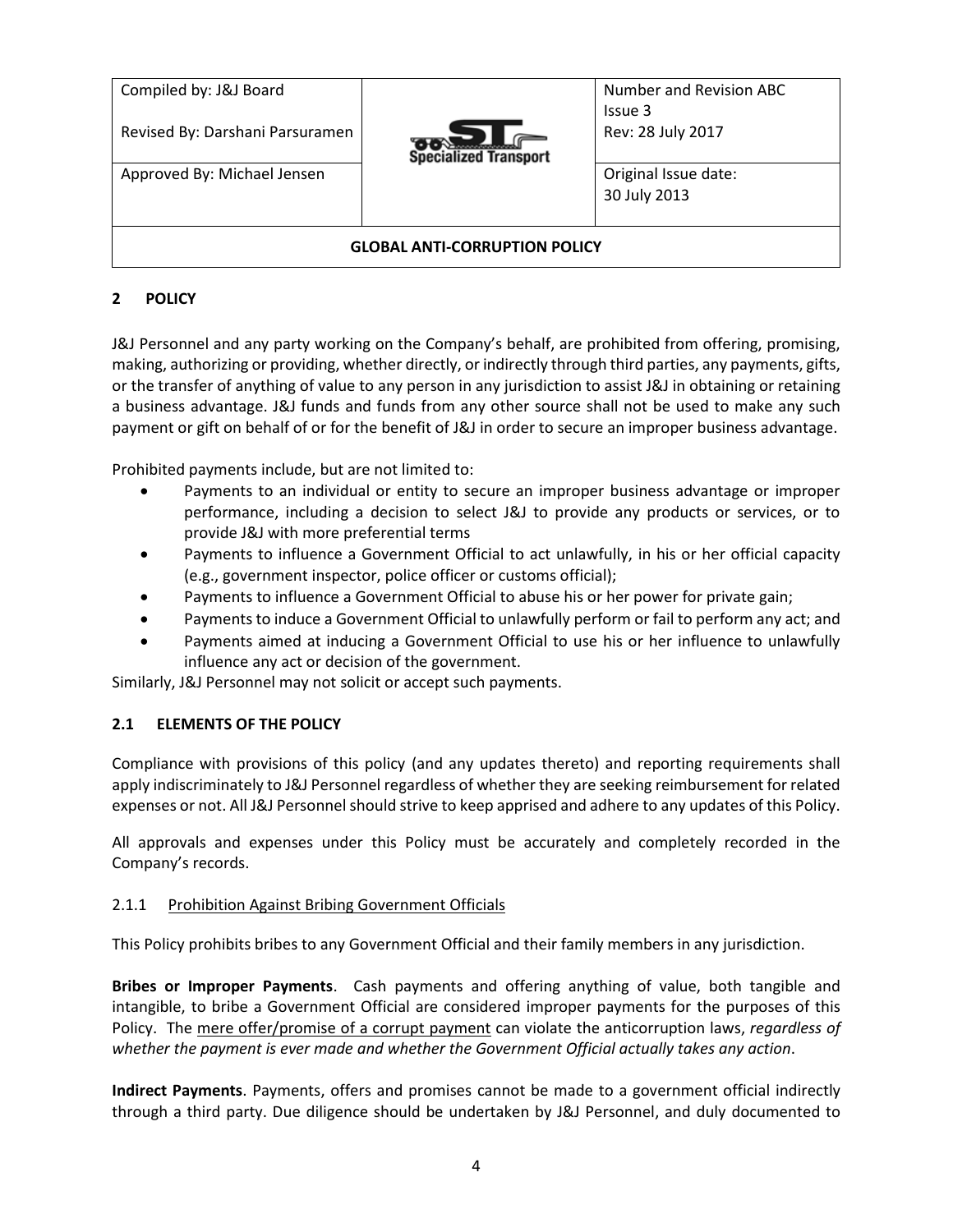| Compiled by: J&J Board<br>Revised By: Darshani Parsuramen | <b>Specialized Transport</b> | Number and Revision ABC<br>Issue 3<br>Rev: 28 July 2017 |  |
|-----------------------------------------------------------|------------------------------|---------------------------------------------------------|--|
| Approved By: Michael Jensen                               |                              | Original Issue date:<br>30 July 2013                    |  |
| <b>GLOBAL ANTI-CORRUPTION POLICY</b>                      |                              |                                                         |  |

ensure that our joint venture partners and any third-party intermediaries are not making corrupt payments to Government Officials.

**Obtain Business or Secure Improper Business Advantage**. Prohibited payments are those made to a Government Official to obtain or retain business or secure an improper business advantage.

### <span id="page-4-0"></span>2.1.2 Prohibition Against Bribing Any Person

This Policy also prohibits commercial bribery without regard to whether a government official is involved in the transaction. Accordingly, J&J Personnel are prohibited from offering, promising, or giving, directly or indirectly, a financial or other advantage to another person:

- (i) to induce a person to perform a relevant function or activity improperly,
- (ii) to reward a person for the improper performance of such a function or activity, or
- (iii) where the acceptance of the advantage would itself constitute the improper performance of a relevant function or activity.

J&J Personnel are also prohibited from requesting, agreeing to receive, or accepting a financial or other advantage intending that a relevant function or activity be performed improperly.

### <span id="page-4-1"></span>2.1.3 Gifts, Customs and Normal Business Practice

J&J operates in countries in which business gifts, meals and entertainment are customary and may be expected in the normal course of business. While reasonable gifts, meals and entertainment are permitted within this Policy, they must be:

- reasonable in value,
- consistent with normal business practice, AND
- appropriate to the occasion in the context of local customs and cost of living.

We must ensure that they do not create the perception or fact of a *quid pro quo* provided in exchange for favorable treatment or improper advantage.

J&J competes for and earns business through the quality of its personnel, products and services. The use of Company funds or assets for gifts, gratuities, or other favors to Government Officials or any other individual or entity (in the private or public sector) that has the power to decide or influence the Company's commercial activities is prohibited.

This may be **EXCEPTIONALLY AUTHORIZED** by the CCO where ALL of following circumstances are met:

- (i) the gift does not involve cash and costs less than USD 1000;
- (ii) it is permitted under both local law and the guidelines of the recipient's employer;
- (iii) it is presented openly in complete transparency and is consistent with normal business practice;
- (iv) it is properly recorded in the Company's books and records;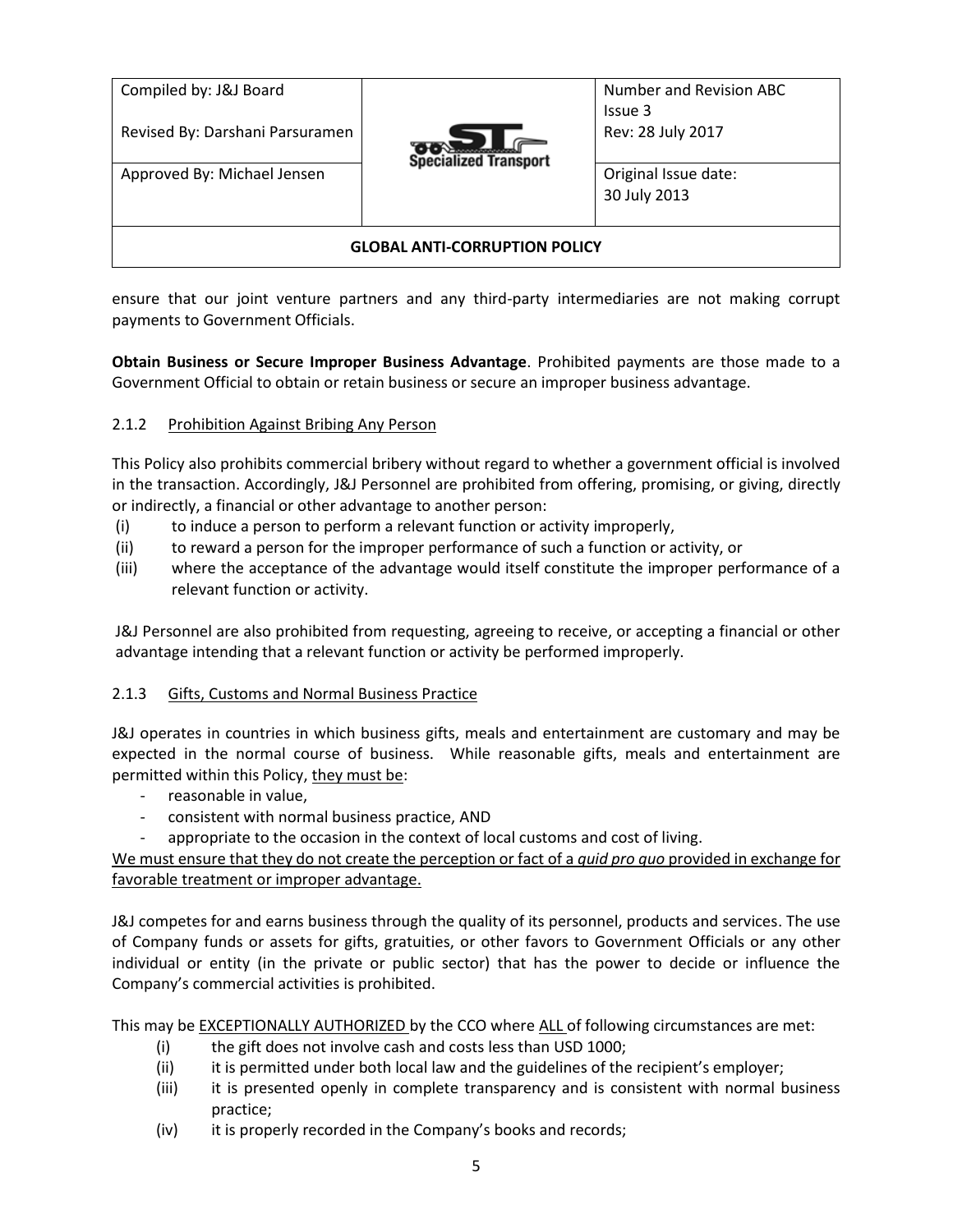| Compiled by: J&J Board               |                              | Number and Revision ABC<br>Issue 3   |
|--------------------------------------|------------------------------|--------------------------------------|
| Revised By: Darshani Parsuramen      |                              | Rev: 28 July 2017                    |
| Approved By: Michael Jensen          | <b>Specialized Transport</b> | Original Issue date:<br>30 July 2013 |
| <b>GLOBAL ANTI-CORRUPTION POLICY</b> |                              |                                      |

- (v) it is provided as a token of esteem, courtesy or in return for hospitality and should conform with local custom;
- (vi) where it is to a Government Official, employee of a regulatory body or a majority-Government-owned entity, it must be pre-approved by the Company's Compliance Officer;

### <span id="page-5-0"></span>2.1.4 Meals, Entertainment, Travel and Lodging

Meals, entertainment, travel and lodging should never be offered as a means of influencing another person's business decision. A particular type of entertainment, travel and lodging may be offered if the expenditure is sensible and proportionate to the nature of the individual involved AND it is:

- Appropriate, depending on expense and type of activity involved,
- reasonable for promotional purposes,
- offered or accepted in the normal course of an existing business relationship, AND
- if the primary subject of discussion or purpose of travel is business.

Please note that meals, entertainment and travel that are provided to business relationships where J&J Personnel are not in attendance shall be considered gifts, and are subject to the rules and requirements for gifts specified in this Policy.

Expenses for meals, travel and lodging for an individual or entity (in the private or public sector) that has the power to decide or influence the Company's commercial activities may be incurred without prior approval by the Company's Compliance Officer, only if ALL of the following conditions are met:

- (i) The expenses are *bona fide* and related to a legitimate business purpose and the events involved are attended by appropriate Company representatives;
- (ii) The cost of the meal, travel or lodging is less than \$500 (USD) per person and is otherwise consistent with normal business practice; and
- (iii) The meal, travel or lodging is permitted by the rules of the recipient's employer (if applicable).

All entertainment of Government Officials should be pre-approved by the Compliance Officer.

Reimbursement requests must be supported by receipts and clearly identify the total number of attendees and provide their full names and you shall be asked to certify compliance with this Policy.

Any meal, travel or lodging expense greater than \$500 (USD) per person, any entertainment of a Government Official, and any expense at all that is incurred for meals, entertainment, travel or lodging unrelated to a legitimate business purpose, must be pre-approved by the Company's Compliance Officer which will only be given in exceptional circumstances.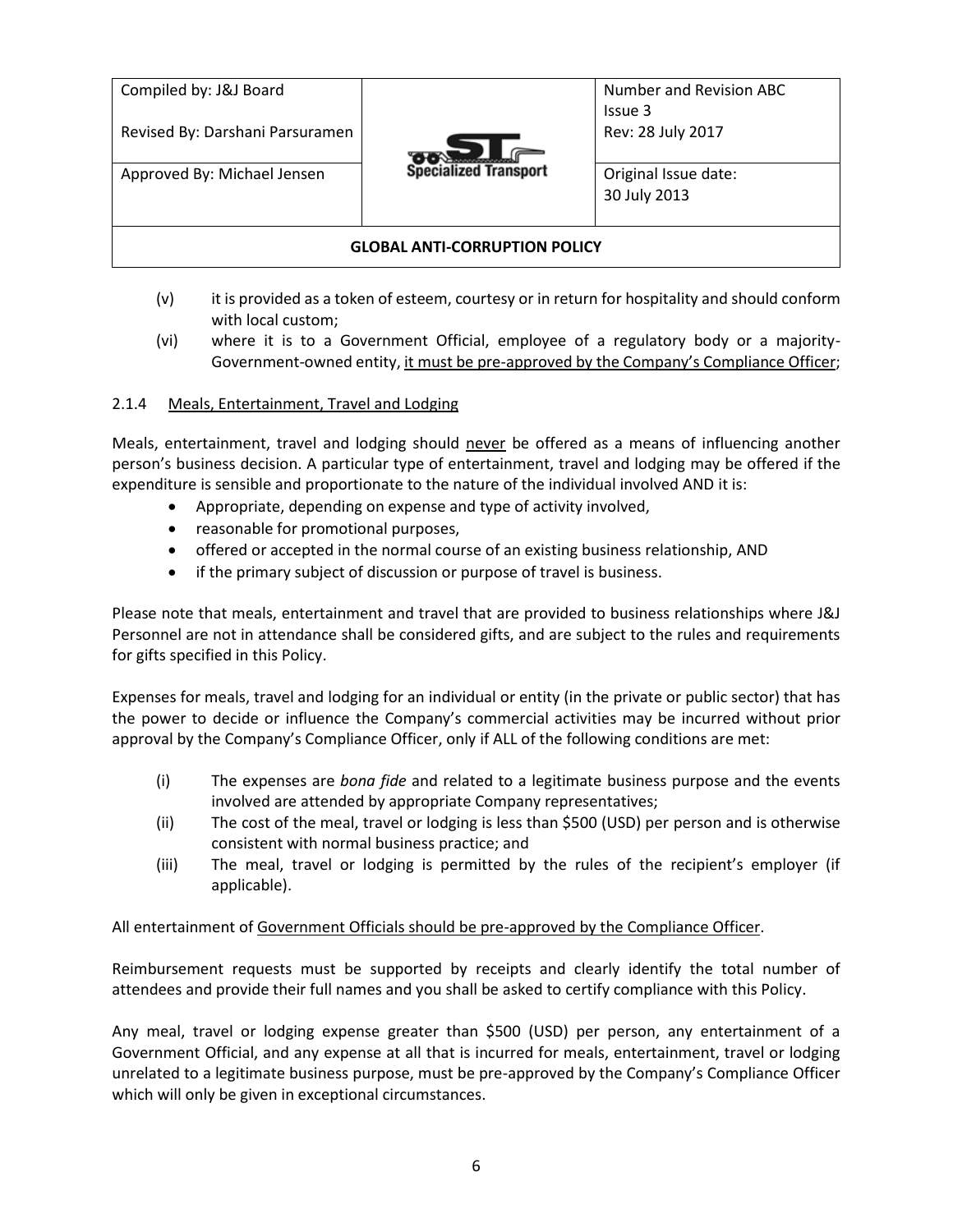| Compiled by: J&J Board<br>Revised By: Darshani Parsuramen | <b>Specialized Transport</b> | Number and Revision ABC<br>Issue 3<br>Rev: 28 July 2017 |  |
|-----------------------------------------------------------|------------------------------|---------------------------------------------------------|--|
| Approved By: Michael Jensen                               |                              | Original Issue date:<br>30 July 2013                    |  |
| <b>GLOBAL ANTI-CORRUPTION POLICY</b>                      |                              |                                                         |  |

### <span id="page-6-0"></span>2.1.5 Political Contributions and Charitable Donations

J&J Personnel may not make unlawful political or unlawful charitable donations, to obtain or retain business or to gain a business advantage.

Any political or charitable contributions by J&J must be:

- permitted under the law,
- permissible pursuant to the terms of this Policy,
- made to a bona fide organization, and
- where it implies political contributions or charitable contributions connected to any Government Official or government entity or instrumentality made with the prior approval of the Company's Compliance Officer.

In instances where there is heightened risk of corruption, the CCO may require diligence to be conducted.

The CCO must be notified immediately if a Government Official solicits a political or charitable contribution in connection with any government action related to J&J or its affiliates.

### <span id="page-6-1"></span>2.1.6 Recordkeeping

J&J must make and keep books, records, and accounts that in reasonable detail, accurately and fairly reflect the Company's transactions and assets, and it must maintain an adequate system of internal accounting controls*. All accounting records, expense reports, invoices, vouchers, expenditures, gifts, business entertainment and any other payments/business records must be accurately and fully completed, properly retained, and reliably reported and recorded.*

As J&J relies on cash as a method of payment, J&J Personnel should adhere strictly to cash controls and that the use, purpose and recipient of cash is accurately described and supported by appropriate and complete documentation. To this end:

- No accounts may be kept "off-book"
- Undisclosed or unrecorded funds, accounts, assets or payments must not be established or retained.

Circumventing or evading or attempting to circumvent or evade J&J's internal accounting controls is strictly prohibited.

#### <span id="page-6-2"></span>2.1.7 Penalties and Consequences

Individual J&J Personnel are responsible and accountable for adhering to this Policy and to the extent applicable, compliance by J&J's business partners. If an offence has been committed with the consent or connivance of a senior officer of the company, that officer may be guilty of the offence.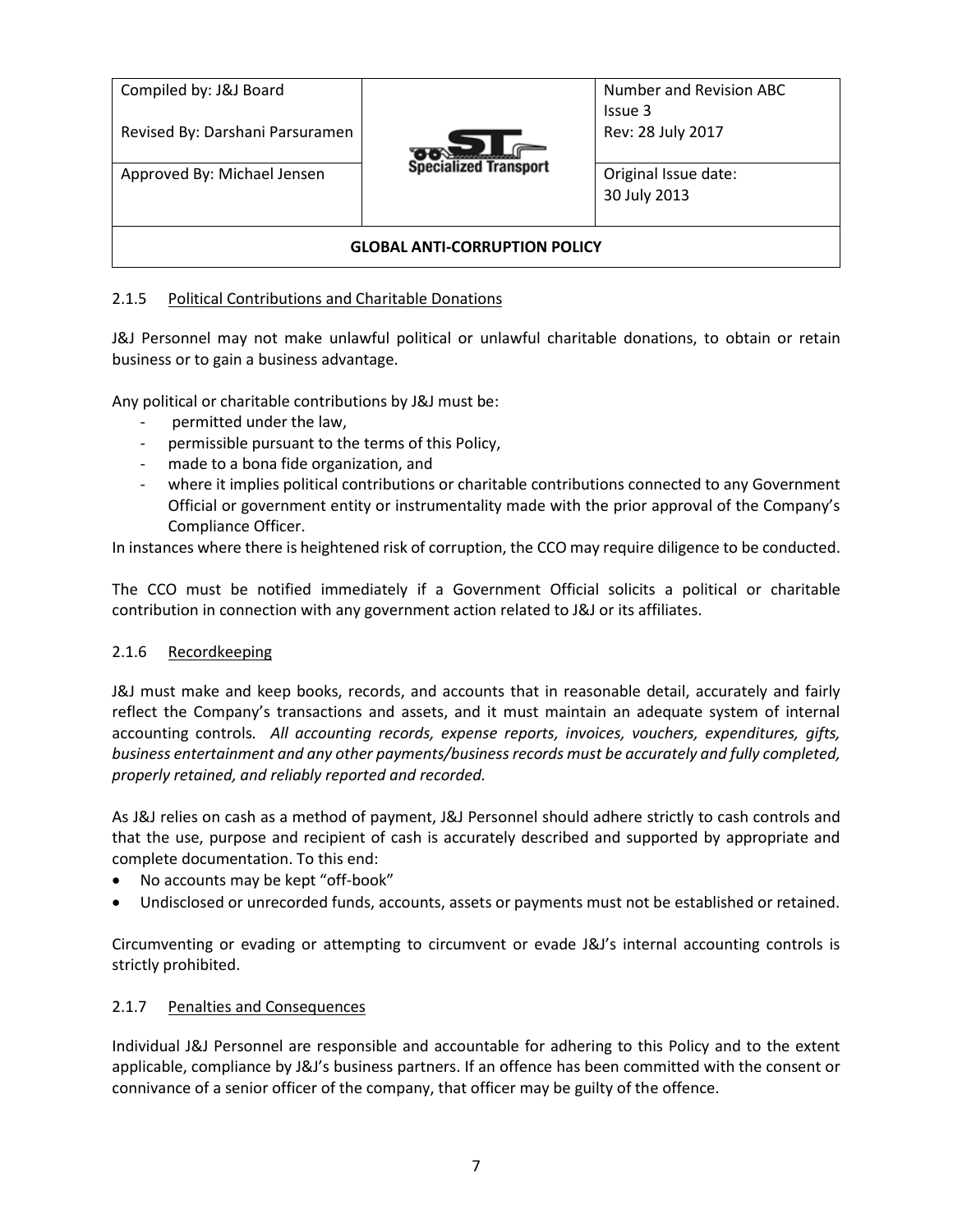| Compiled by: J&J Board<br>Revised By: Darshani Parsuramen | <b>Specialized Transport</b> | Number and Revision ABC<br>Issue 3<br>Rev: 28 July 2017 |  |
|-----------------------------------------------------------|------------------------------|---------------------------------------------------------|--|
| Approved By: Michael Jensen                               |                              | Original Issue date:<br>30 July 2013                    |  |
| <b>GLOBAL ANTI-CORRUPTION POLICY</b>                      |                              |                                                         |  |

In addition to penalties which may be imposed by the laws of the countries where we operate, violations of this Policy may result in disciplinary action, including termination of contract of J&J Personnel and referral for prosecution.

Violations of this Policy can result in criminal and civil exposure for J&J and the J&J Personnel involved, including imprisonment and other severe penalties. *By law, fines imposed on individuals for violations of the FCPA must be paid by the individual committing the violation.*

## <span id="page-7-0"></span>**3 RESPONSIBILITIES & COMPLIANCE**

All J&J Personnel holding managerial positions in J&J should disclose at the time of hire (and annually) potential conflicts of interest, such as relationships with Government Officials whose duties may impact J&J, or with vendors or customers with whom J&J does business.

### <span id="page-7-1"></span>**3.1 What is the role of the Company's Compliance Officer?**

The CCO is primarily responsible for the oversight and enforcement of this Policy.

Where approval of the CCO is required under any provision of this Policy, the individual member of J & J personnel shall make a request to the CCO in writing, providing sufficient detail and documentation to ensure compliance and that the requirements are met. The CCO shall provide the approval in writing either through email or any such form as the Compliance Officer may require, within 7 days of the request.

If you have any questions or require guidance in a particular situation, please contact your Supervisor or the CCO.

### <span id="page-7-2"></span>**3.2 How will the Company audit and monitor compliance?**

J&J shall periodically audit and monitor compliance with this Policy through scheduled annual anticorruption compliance audits.

J&J will establish a training program based on anti-corruption legislation and this Policy (including any updates thereto), apprise J&J Personnel of any material updates, and provide certifications of Policy Compliance. J&J Personnel will have to successfully complete such periodic training. Supervisors should take steps to ensure that personnel reporting to them abide by the policies.

### <span id="page-7-3"></span>**3.3 How to report a suspected violation of this Policy**

If you are aware of any conduct that you believe, or reasonably suspect, may violate anti-bribery laws or this Policy, you have a responsibility to report it.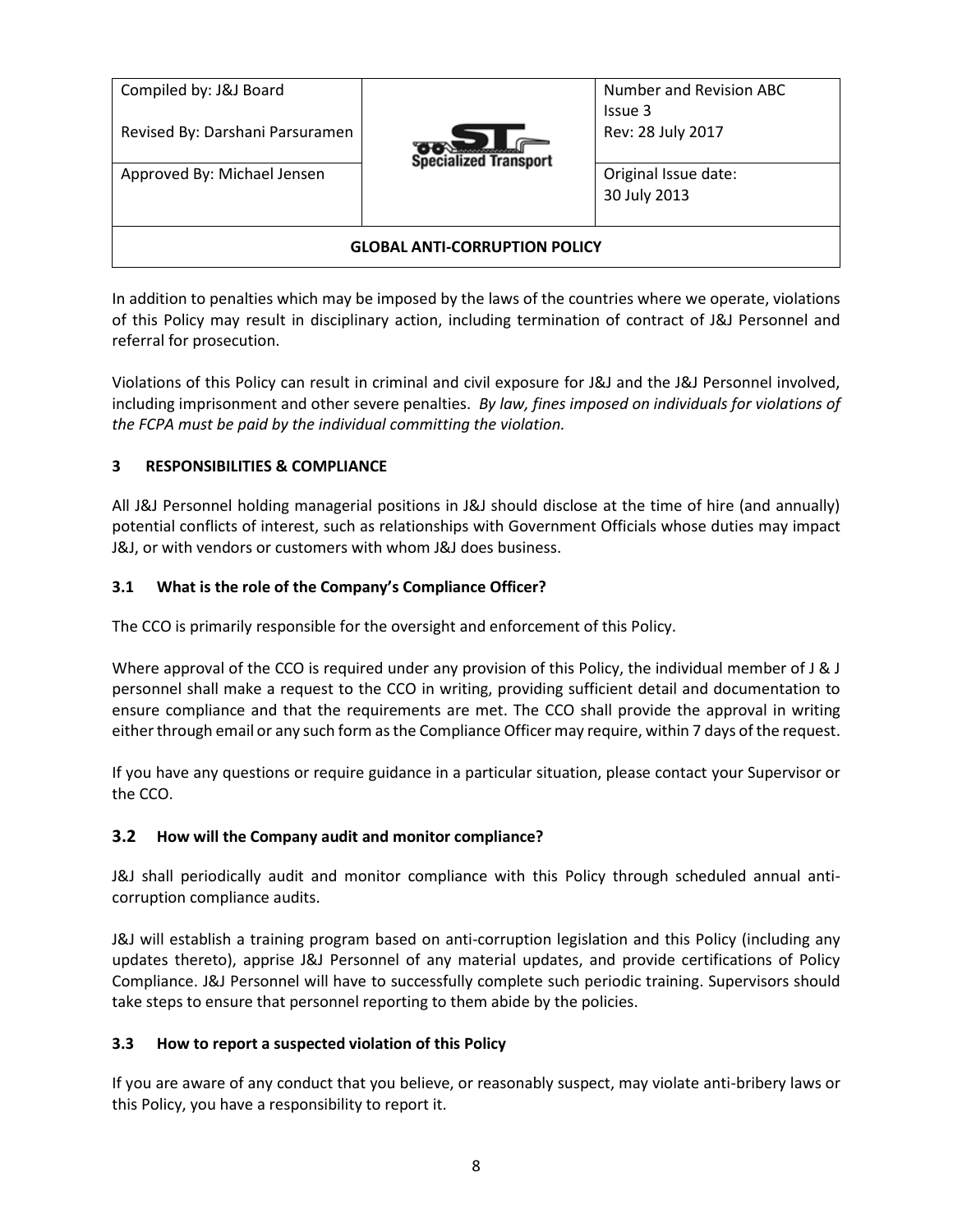| Compiled by: J&J Board<br>Revised By: Darshani Parsuramen | <b>Specialized Transport</b> | Number and Revision ABC<br>Issue 3<br>Rev: 28 July 2017 |  |
|-----------------------------------------------------------|------------------------------|---------------------------------------------------------|--|
| Approved By: Michael Jensen                               |                              | Original Issue date:<br>30 July 2013                    |  |
| <b>GLOBAL ANTI-CORRUPTION POLICY</b>                      |                              |                                                         |  |

You should report such conduct to your Supervisor, to the Company's Compliance Officer, to any member of J&J management, or to a member of the Audit Committee a[t gg@jjafrica.com.](mailto:gg@jjafrica.com)

All reports will be treated as confidential and be used only to address the specific problem reported. Reports may be shared by Company management and authorized individuals on a need-to-know basis.

If you report, in good faith, what you believe to be potential violations of this Policy or participate in investigation of any such report, you will not be subject to any retaliation or disciplinary action.

Any J&J Personnel who engages in retaliation is subject to disciplinary action by the Company - including termination of any applicable contract.

### <span id="page-8-0"></span>**3.4 How will the Company assess the Risk?**

J&J will, on a periodic basis, but at least annually, perform a corruption risk assessment in which it will consider the following potential risk factors affecting our business:

- type and extent of interactions with Government Officials;
- business operational areas (e.g., licensing, manufacturing, shipping, import/export);
- geographies in which we operate;
- history of compliance issues (if any);
- transaction controls;
- training;
- third party interactions; and
- " tone at the top."

#### <span id="page-8-1"></span>**3.5 Investment/Joint Venture Related Due Diligence**

J&J will work with deal team counsel and any co-investors to analyze anti-corruption related issues with respect to the opportunity for any potential investment, joint venture or acquisition. J&J's approach to anti-corruption due diligence is highly fact-intensive and depends on the form of the opportunity (e.g., majority or minority direct investment, acquisition or joint venture) and the risks presented by each particular investment.

#### <span id="page-8-2"></span>**3.6 Interactions with Certain Third Parties**

J&J interacts with a variety of third parties. As J&J may be held liable for the inappropriate acts of others under anti-corruption laws, regulations, and under our contractual obligations, the risk will be mitigated by exercising due diligence in selecting potentially higher-risk business partners and in ongoing transactions with them. J&J shall include anti-corruption clauses in our contracts with those higher-risk third parties. Please see Exhibit 1 to the "Third Party Intermediary Due Diligence" procedural documents (attached herein as Appendix A) for sample anti-corruption contract language.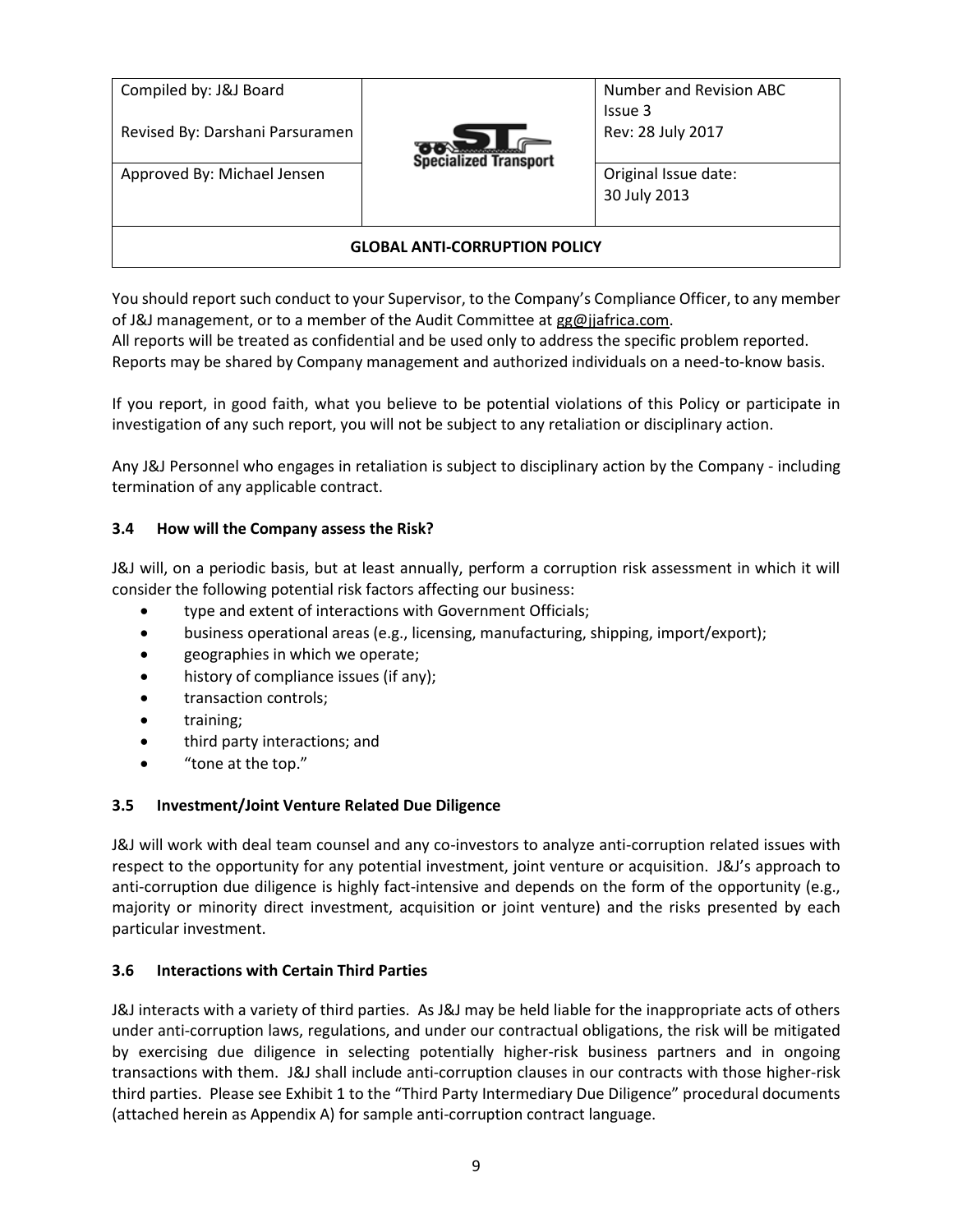| Compiled by: J&J Board<br>Revised By: Darshani Parsuramen |                              | Number and Revision ABC<br>Issue 3<br>Rev: 28 July 2017 |  |
|-----------------------------------------------------------|------------------------------|---------------------------------------------------------|--|
| Approved By: Michael Jensen                               | <b>Specialized Transport</b> | Original Issue date:<br>30 July 2013                    |  |
| <b>GLOBAL ANTI-CORRUPTION POLICY</b>                      |                              |                                                         |  |

Higher-risk third parties include agents and business partners that interact with customers or Government Officials on our behalf in relation to contracts or permits (e.g., commission agents (who arrange sales to customers for commission); customs brokers, sales agents, tax advisers who negotiate with Government Officials; vendors who assist with Immigration needs; and consultants who assist in obtaining permits and licenses, among others). J&J will mitigate the risk of inappropriate behavior by conducting due diligence on such higher-risk third parties. Refer to "Third Party Intermediary Due Diligence" documents (attached herein as Appendix A) for more information and contact the CCO to determine when due diligence is necessary.

## <span id="page-9-0"></span>**3.7 Anti-Corruption Controls**

The finance group is responsible for ensuring adequate accounting related controls, including those that would prevent and/or detect corrupt payments. Specifically, accounting policies and controls have been created and maintained in the areas of: expense reporting, petty cash, treasury/banking, appropriate and detailed supporting documentation for disbursements (particularly those surrounding travel, entertainment, hospitality, charitable contributions, political contributions, licenses, permits), freight / logistics, payroll, and legal / consulting fees.

All J&J Personnel are required to adhere to such accounting policies and procedures.

### **4 ADDITIONAL POLICIES AND GUIDELINES**

In addition to this Global Anti-Corruption Policy, J&J has other policies and guidelines applicable to employee conduct. Please see the Human Resources Manager for a copy of such policies and guidelines. Each J&J employee should have received a copy of such policies upon joining the Company.

For more information on the OECD Convention visi[t www.OECD.org](http://www.oecd.org/) and for more information on the FCPA visi[t http://www.usdoj.gov/criminal/fraud/fcpa.](http://www.usdoj.gov/criminal/fraud/fcpa)

### <span id="page-9-2"></span>**5. REVISION HISTORY**

| Revision | Date     | <b>Description</b>                    | <b>Issued By:</b> | Approved By: |
|----------|----------|---------------------------------------|-------------------|--------------|
|          | 14.08.15 | Update of email of compliance officer | D.N.              | <b>MMJ</b>   |
|          | 20.07.17 | Change in formatting and definitions  | D.P.              | <b>MMJ</b>   |

<span id="page-9-1"></span>

i**ch**ael Jensen Chief Executive Officer J&J Transport Africa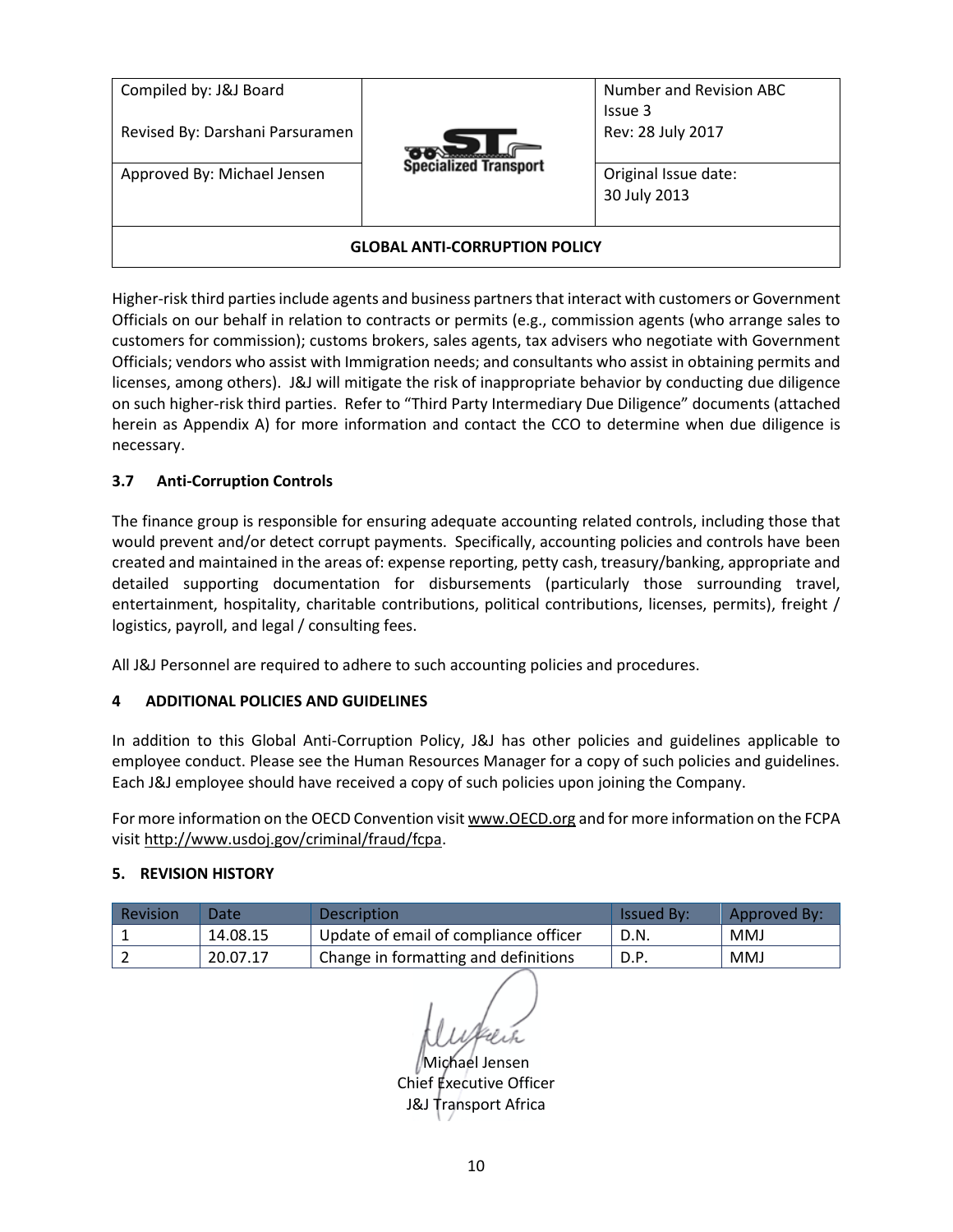| Compiled by: J&J Board<br>Revised By: Despina Nicolau |                              | Number and Revision ABC<br>Issue 2<br>Rev: 14 August 2015 |
|-------------------------------------------------------|------------------------------|-----------------------------------------------------------|
| Approved By: Michael Jensen                           | <b>Specialized Transport</b> | Original Issue date:<br>30 July 2013                      |
| THIRD PARTY INTERMEDIARY DUE DILLIGENCE PROCEDURES    |                              |                                                           |

# APPENDIX A

### Third Party Intermediary Due Diligence Procedures

<span id="page-10-0"></span>*Note:* These procedures should be read and used in conjunction with the terms and definitions set forth in J&J Africa Group's ("J&J") Anti-Corruption Policy.

Certain payments by J&J to brokers, promoters, finders, agents (including customs clearing agents), consultants, lobbyists or other intermediaries (collectively, "Third Party Intermediaries") raise special concerns and may be closely scrutinized by regulators. The majority of anti-corruption law violations involve Third Party Intermediaries. Because of the risk that Third Party Intermediaries may seek to secure business for the Company through violations of anti-corruption laws and may subject J&J to liability, a third party should only be retained by the Company after appropriate, risk-based due diligence is conducted into the Third Party Intermediary's business, reputation, and integrity.

J&J is committed to taking a proportionate and risk-based approach to due diligence for its Third Party Intermediaries. Accordingly, before any Third Party Intermediary performs any services for or on behalf of the Company, the business unit must undertake an initial analysis of what function that Third Party Intermediary will perform and whether, at first sight, it presents a bribery risk. If so, the business unit must seek preapproval from the Company's Compliance Officer, who will conduct a risk assessment and an appropriate level of risk-based due diligence into the Third Party Intermediary and its activities. As part of this process, the Company's Compliance Officer shall prepare, approve, and maintain as appropriate any related documentation and consider appropriate representations, warranties, and/or other provisions for insertion into the Third Party Intermediary's contract. A sample due diligence questionnaire containing certification/contractual provisions is attached as Exhibit 1.

For existing Third Party Intermediary relationships, J&J will evaluate what if any due diligence is necessary and where appropriate conduct risk-based due diligence into the Third Party Intermediary and its activities.

The appropriateness and extent of due diligence required for the individuals and entities meeting the criteria listed above will vary depending on circumstances. Specific due diligence is not generally required for heavily-regulated entities like US-publicly listed companies, or a nationally or internationally recognized law firm or accounting firm. These organizations can generally be presumed to maintain rigorous compliance standards. However, if any suspicious factors indicate that an individual representative of such an organization may be acting as a rogue – extra inquiry and due diligence should be conducted, and you should contact responsible senior personnel in such third-party organization to resolve any concerns. More careful due diligence is required for third parties that are not well known, not subject to rigorous regulatory oversight, and operate / are located in countries or industries with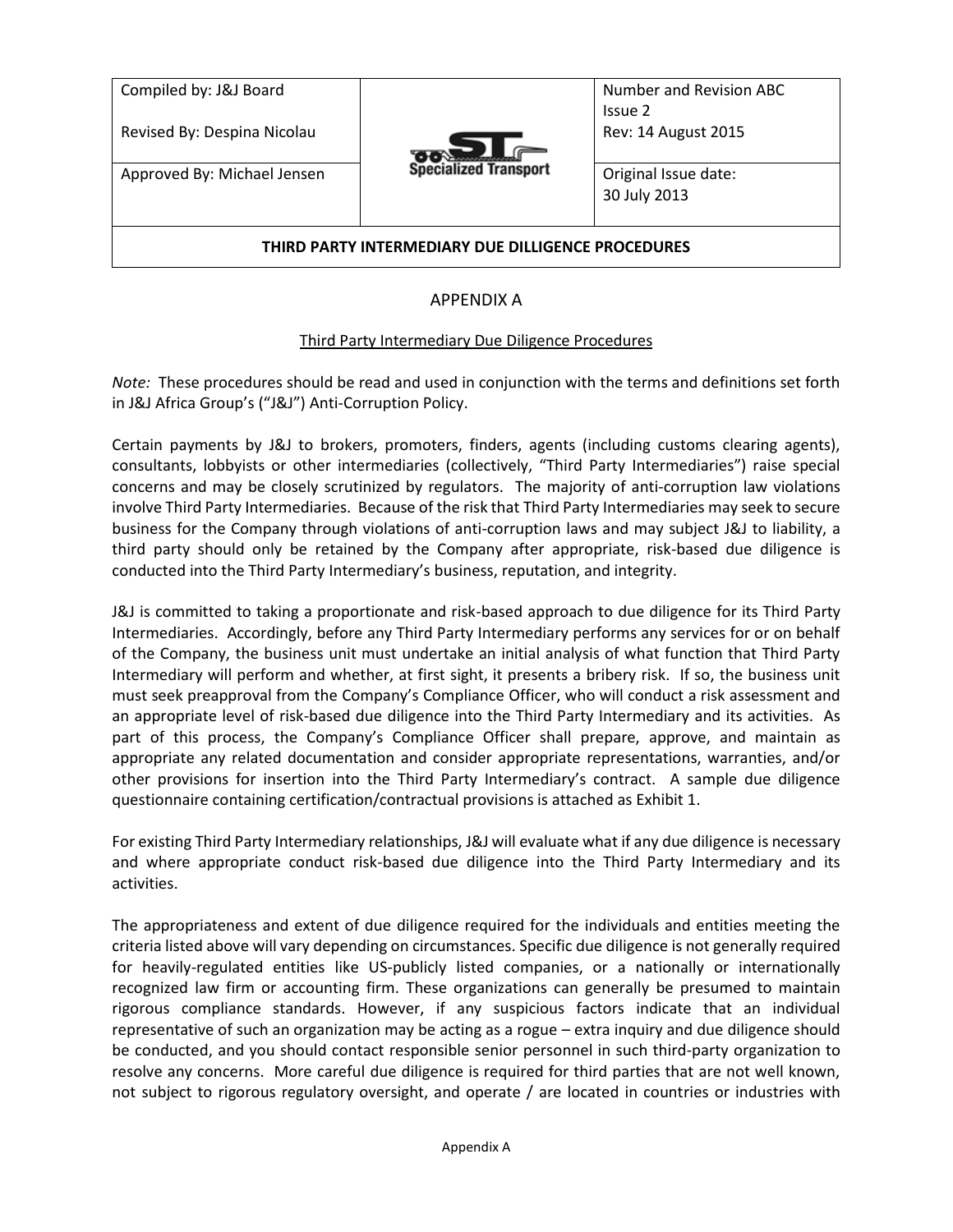| Compiled by: J&J Board<br>Revised By: Despina Nicolau |                              | Number and Revision ABC<br>Issue 2<br>Rev: 14 August 2015 |
|-------------------------------------------------------|------------------------------|-----------------------------------------------------------|
| Approved By: Michael Jensen                           | <b>Specialized Transport</b> | Original Issue date:<br>30 July 2013                      |
| THIRD PARTY INTERMEDIARY DUE DILLIGENCE PROCEDURES    |                              |                                                           |

known corruption issues (e.g., countries that score low on "corruption perception" indices such as a score of 4.0 or below on the corruption index published by Transparency International at [www.transparency.org\)](http://www.transparency.org/).

In addition to the risk-based due diligence conducted by the Company's Compliance Officer, all J&J Personnel should be alert for certain situations or "red flags" in connection with the engagement and oversight of Third Party Intermediaries. These situations are explained in Section 4.5 of J&J's Anti-Corruption Policy.

Any J&J Personnel with signature authority to approve contracts and/or payment to Third Party Intermediaries must assure themselves that the documentation for the Third Party Intermediary had the Company's Compliance Officer's approval where appropriate before approving such contracts and/or payments.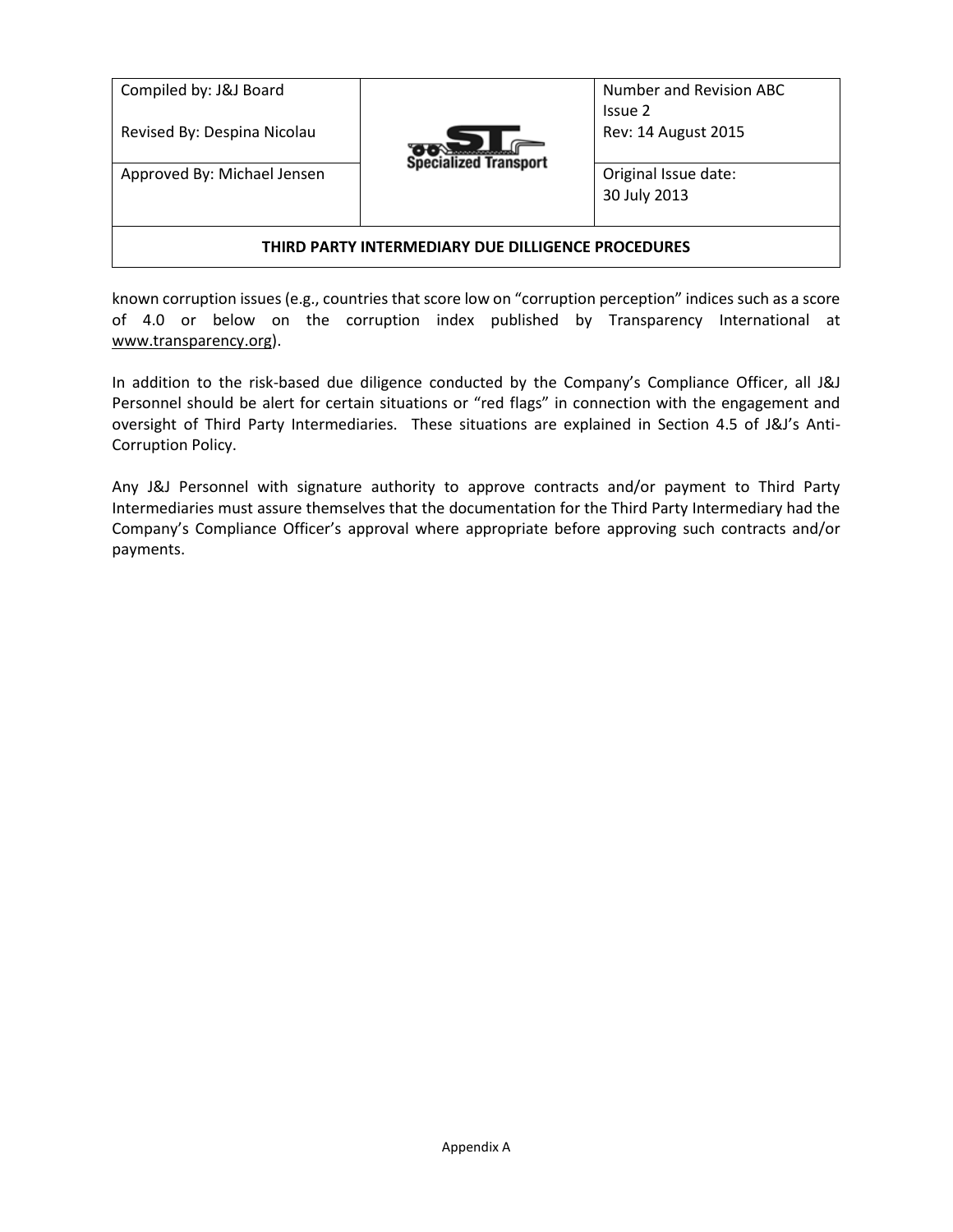| Compiled by: J&J Board      |                              | Number and Revision ABC              |
|-----------------------------|------------------------------|--------------------------------------|
| Revised By: Despina Nicolau |                              | Issue 2<br>Rev: 14 August 2015       |
| Approved By: Michael Jensen | <b>Specialized Transport</b> | Original Issue date:<br>30 July 2013 |

#### **INVESTMENT / JOINT VENTURE / THIRD PARTY QUESTIONNAIRE**

| L. Contract | <b>Company Information</b>                        |                                                                                   |                                                                                                                                                                                                                                                                                                           |
|-------------|---------------------------------------------------|-----------------------------------------------------------------------------------|-----------------------------------------------------------------------------------------------------------------------------------------------------------------------------------------------------------------------------------------------------------------------------------------------------------|
| Name:       |                                                   |                                                                                   |                                                                                                                                                                                                                                                                                                           |
| Address:    |                                                   |                                                                                   | <u> 1989 - Johann Stoff, amerikansk politiker (d. 1989)</u>                                                                                                                                                                                                                                               |
|             |                                                   |                                                                                   |                                                                                                                                                                                                                                                                                                           |
|             |                                                   |                                                                                   |                                                                                                                                                                                                                                                                                                           |
| Telephone:  |                                                   |                                                                                   |                                                                                                                                                                                                                                                                                                           |
| Website:    |                                                   |                                                                                   |                                                                                                                                                                                                                                                                                                           |
|             |                                                   |                                                                                   |                                                                                                                                                                                                                                                                                                           |
|             |                                                   |                                                                                   |                                                                                                                                                                                                                                                                                                           |
|             |                                                   |                                                                                   |                                                                                                                                                                                                                                                                                                           |
|             | other affiliated companies with common ownership: |                                                                                   | Is your company, or its ultimate parent company, an issuer of securities listed on a public stock exchange?<br>Yes ____ No ____. If yes, please list the exchange(s) on which the securities trade:<br>List any interim company(ies) (companies between your company and the ultimate parent company), or |
|             |                                                   | If privately held, please indicate the following for the ultimate parent company: |                                                                                                                                                                                                                                                                                                           |
| Owner(s)    | Nationality                                       | Percent Ownership                                                                 |                                                                                                                                                                                                                                                                                                           |
|             |                                                   |                                                                                   | Please provide the names and contact information for two business associates that are able to provide a                                                                                                                                                                                                   |

Please provide the names and contact information for two business associates that are able to provide a professional reference for you and your firm. \_\_\_\_\_\_\_\_\_\_\_\_\_\_\_\_\_\_\_\_\_\_\_\_\_\_\_\_\_\_\_\_\_\_\_\_\_\_\_\_\_\_\_\_\_\_\_\_\_\_\_\_\_\_\_\_\_\_\_\_\_\_\_\_\_\_\_\_\_\_\_\_\_\_\_\_\_\_\_\_\_\_\_\_

#### II. Governmental Affiliations

Is any principal, owner, officer, director, or employee of your company or one of its affiliates also a Government Official, affiliated or employed by a state/government sponsored or affiliated organization or entity, including any state-owned, controlled or affiliated wealth fund, investment fund, pension plan, or other organization before which you intend to represent J&J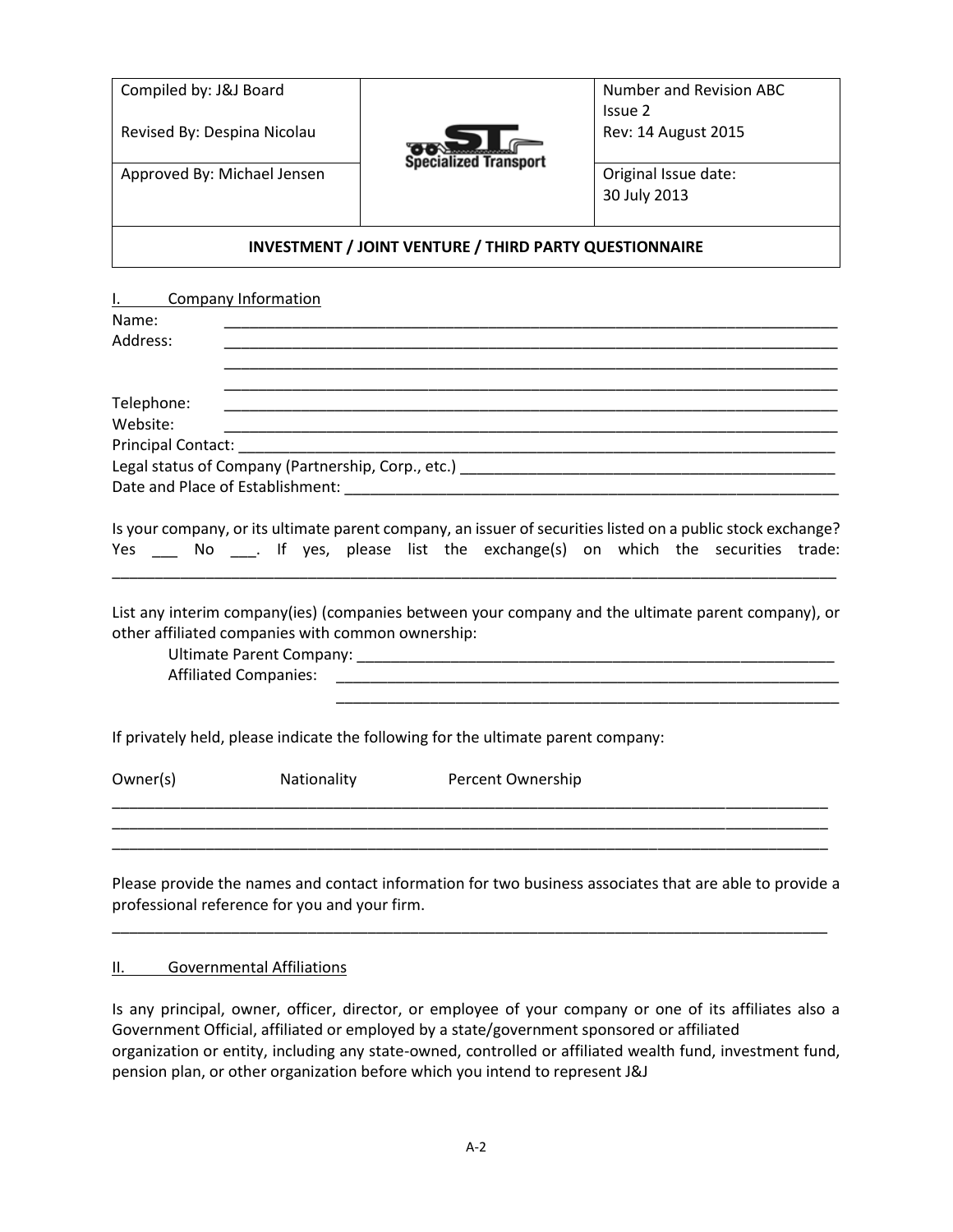| or any political party official or candidate for political office? Yes   No   If "Yes," list names, titles |  |  |  |
|------------------------------------------------------------------------------------------------------------|--|--|--|
| and governmental positions:                                                                                |  |  |  |

\_\_\_\_\_\_\_\_\_\_\_\_\_\_\_\_\_\_\_\_\_\_\_\_\_\_\_\_\_\_\_\_\_\_\_\_\_\_\_\_\_\_\_\_\_\_\_\_\_\_\_\_\_\_\_\_\_\_\_\_\_\_\_\_\_\_\_\_\_\_\_\_\_\_\_\_\_\_\_\_\_\_\_\_\_ \_\_\_\_\_\_\_\_\_\_\_\_\_\_\_\_\_\_\_\_\_\_\_\_\_\_\_\_\_\_\_\_\_\_\_\_\_\_\_\_\_\_\_\_\_\_\_\_\_\_\_\_\_\_\_\_\_\_\_\_\_\_\_\_\_\_\_\_\_\_\_\_\_\_\_\_\_\_\_\_\_\_\_\_\_ \_\_\_\_\_\_\_\_\_\_\_\_\_\_\_\_\_\_\_\_\_\_\_\_\_\_\_\_\_\_\_\_\_\_\_\_\_\_\_\_\_\_\_\_\_\_\_\_\_\_\_\_\_\_\_\_\_\_\_\_\_\_\_\_\_\_\_\_\_\_\_\_\_\_\_\_\_\_\_\_\_\_\_\_\_ \_\_\_\_\_\_\_\_\_\_\_\_\_\_\_\_\_\_\_\_\_\_\_\_\_\_\_\_\_\_\_\_\_\_\_\_\_\_\_\_\_\_\_\_\_\_\_\_\_\_\_\_\_\_\_\_\_\_\_\_\_\_\_\_\_\_\_\_\_\_\_\_\_\_\_\_\_\_\_\_\_\_\_\_\_

Does any principal, owner, officer, director, employee of your company or one of its affiliates have any personal or professional affiliations with any Government Officials, affiliated or employed by a state/government sponsored or affiliated organization or entity, including any state-owned, controlled or affiliated wealth fund, investment fund, pension plan, or other organization before which you intend to represent J&J, or any political party official or candidate for political office? Yes  $\vert$  No  $\vert$  If "Yes," list names, titles and governmental positions and nature of relationship:

\_\_\_\_\_\_\_\_\_\_\_\_\_\_\_\_\_\_\_\_\_\_\_\_\_\_\_\_\_\_\_\_\_\_\_\_\_\_\_\_\_\_\_\_\_\_\_\_\_\_\_\_\_\_\_\_\_\_\_\_\_\_\_\_\_\_\_\_\_\_\_\_\_\_\_\_\_\_\_\_\_\_\_\_\_ \_\_\_\_\_\_\_\_\_\_\_\_\_\_\_\_\_\_\_\_\_\_\_\_\_\_\_\_\_\_\_\_\_\_\_\_\_\_\_\_\_\_\_\_\_\_\_\_\_\_\_\_\_\_\_\_\_\_\_\_\_\_\_\_\_\_\_\_\_\_\_\_\_\_\_\_\_\_\_\_\_\_\_\_\_ \_\_\_\_\_\_\_\_\_\_\_\_\_\_\_\_\_\_\_\_\_\_\_\_\_\_\_\_\_\_\_\_\_\_\_\_\_\_\_\_\_\_\_\_\_\_\_\_\_\_\_\_\_\_\_\_\_\_\_\_\_\_\_\_\_\_\_\_\_\_\_\_\_\_\_\_\_\_\_\_\_\_\_\_\_ \_\_\_\_\_\_\_\_\_\_\_\_\_\_\_\_\_\_\_\_\_\_\_\_\_\_\_\_\_\_\_\_\_\_\_\_\_\_\_\_\_\_\_\_\_\_\_\_\_\_\_\_\_\_\_\_\_\_\_\_\_\_\_\_\_\_\_\_\_\_\_\_\_\_\_\_\_\_\_\_\_\_\_\_\_

#### III. Business Opportunity and Third Party's Goods or Services

Describe the goods and services to be provided (attach proposed sales and/or service agreement):

\_\_\_\_\_\_\_\_\_\_\_\_\_\_\_\_\_\_\_\_\_\_\_\_\_\_\_\_\_\_\_\_\_\_\_\_\_\_\_\_\_\_\_\_\_\_\_\_\_\_\_\_\_\_\_\_\_\_\_\_\_\_\_\_\_\_\_\_\_\_\_\_\_\_\_\_\_\_\_\_\_\_\_\_\_ \_\_\_\_\_\_\_\_\_\_\_\_\_\_\_\_\_\_\_\_\_\_\_\_\_\_\_\_\_\_\_\_\_\_\_\_\_\_\_\_\_\_\_\_\_\_\_\_\_\_\_\_\_\_\_\_\_\_\_\_\_\_\_\_\_\_\_\_\_\_\_\_\_\_\_\_\_\_\_\_\_\_\_\_\_ \_\_\_\_\_\_\_\_\_\_\_\_\_\_\_\_\_\_\_\_\_\_\_\_\_\_\_\_\_\_\_\_\_\_\_\_\_\_\_\_\_\_\_\_\_\_\_\_\_\_\_\_\_\_\_\_\_\_\_\_\_\_\_\_\_\_\_\_\_\_\_\_\_\_\_\_\_\_\_\_\_\_\_\_\_ \_\_\_\_\_\_\_\_\_\_\_\_\_\_\_\_\_\_\_\_\_\_\_\_\_\_\_\_\_\_\_\_\_\_\_\_\_\_\_\_\_\_\_\_\_\_\_\_\_\_\_\_\_\_\_\_\_\_\_\_\_\_\_\_\_\_\_\_\_\_\_\_\_\_\_\_\_\_\_\_\_\_\_\_\_

#### IV. Intermediaries/Agents/Sponsors/Consultants/Representatives ("Intermediaries")

Does your company use any Intermediaries to subcontractors or other such parties (e.g. brokers, consultants, sales intermediaries, agents, etc) to perform its obligations under the contract, including, but not limited to, interacting with government officials? Yes  $|$  |No  $|$  | If "Yes," please list names, addresses and phone numbers of Intermediaries and a description of what services they provide:

\_\_\_\_\_\_\_\_\_\_\_\_\_\_\_\_\_\_\_\_\_\_\_\_\_\_\_\_\_\_\_\_\_\_\_\_\_\_\_\_\_\_\_\_\_\_\_\_\_\_\_\_\_\_\_\_\_\_\_\_\_\_\_\_\_\_\_\_\_\_\_\_\_\_\_\_\_\_\_\_\_\_\_\_\_ \_\_\_\_\_\_\_\_\_\_\_\_\_\_\_\_\_\_\_\_\_\_\_\_\_\_\_\_\_\_\_\_\_\_\_\_\_\_\_\_\_\_\_\_\_\_\_\_\_\_\_\_\_\_\_\_\_\_\_\_\_\_\_\_\_\_\_\_\_\_\_\_\_\_\_\_\_\_\_\_\_\_\_\_\_

|               | Has your company performed a due diligence on these Intermediaries? Yes $\vert$ $\vert$ No $\vert$ |                                                                                                       |
|---------------|----------------------------------------------------------------------------------------------------|-------------------------------------------------------------------------------------------------------|
|               |                                                                                                    | If "Yes," please attach the file. Please also attach the relevant contract/ engagement file with each |
| Intermediary. |                                                                                                    |                                                                                                       |

 $\Box$ 

Has your company provided Intermediaries with anti-bribery policies and training, including materials on the Foreign Corrupt Practices Act of 1977, as amended ("FCPA"), the UK Bribery Act, and/or any relevant  $local anti-bribery$  or corruption law? Yes  $\vert$  No  $\vert$ V. Compliance Training and Accountability

Does your company provide compliance policies and training on any type of ethics and anti-bribery issues (such as the FCPA and UK Bribery Act) to its employees? Yes  $\vert$   $\vert$ No  $\vert$ If "Yes," please attach a copy of the policies and/or training programs.

Depending on the circumstances, it may also be appropriate to request some or all of the following items: (i) copies of records maintained relating to facilitation payments and things of material value provided to third parties; (ii) list of political contributions made by you and any affiliates; and (iii) details of material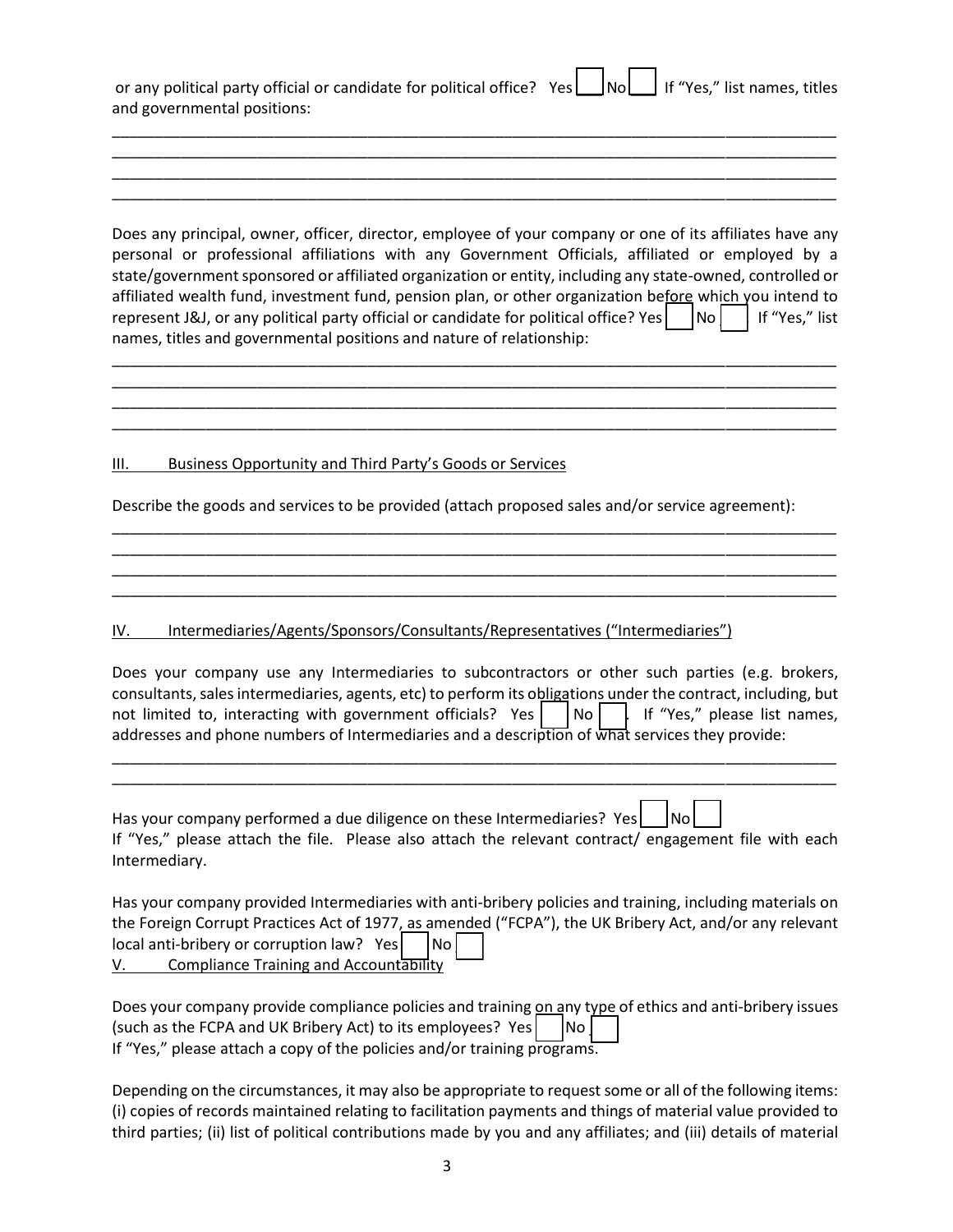grants, benefits, rulings or orders received by you or your affiliates from any government entity or judicial authority.

VI. Legal Enforcement Proceedings

| Have you, the Third Party company or any affiliate of the Third Party, or any owner, officer, director or<br>employee of the company's organization been the subject of past or pending legal, or regulatory<br>proceedings, investigations or inquiries? Yes _____ No ______ If "Yes", describe below:                                                                             |                                   |
|-------------------------------------------------------------------------------------------------------------------------------------------------------------------------------------------------------------------------------------------------------------------------------------------------------------------------------------------------------------------------------------|-----------------------------------|
| Have you, the Third Party company, or any affiliate of the Third Party, or any owner, officer, director or<br>employee of the company's organization ever been the subject of a criminal investigation, indictment, or<br>a similar proceeding? Yes $\vert$ No Ever been convicted in any criminal matter? Yes<br>"Yes," describe below (and attach additional pages as necessary): | $\overline{\phantom{a}}$ No<br> f |
| Certification of Compliance with Anti-Corruption Laws / Contract Terms<br>VII.                                                                                                                                                                                                                                                                                                      |                                   |
| I hereby certify on behalf of                                                                                                                                                                                                                                                                                                                                                       | (the "Third Party"):              |

- A. Compliance Policy: Third Party acknowledges and agrees that it is the written and established policy of the J&J Africa Group and affiliates ("J&J" or the "Company") to comply fully with all applicable laws and regulations of the United States and all jurisdictions in which it does business. Third Party warrants and represents that it will not take any action that would constitute a violation, or implicate the Company in a violation, of any law of any jurisdiction in which it performs business, or of the United States of America, including without limitation, the Foreign Corrupt Practices Act of 1977, as amended ("FCPA"), the United Kingdom Bribery Act, and where applicable, legislation enacted by member States and signatories implementing the OECD Convention Combating Bribery of Foreign Officials ("Anti-Bribery Act"). Third Party agrees that it shall immediately notify the Company of any violation or potential violation of anticorruption laws, and shall also be responsible for any damages to the Company from Third Party's or its agents' violation, or potential violation, of any relevant anti-corruption laws.
- **A.** In furtherance of J&J's Anti-Corruption Policy, Third Party represents, warrants, and agrees that:
- 1. Neither the Third Party, nor any of its officers, owners, agents, employees or close relatives ("Third Party and its Agents") is currently an officer, agent or employee of a government or government-owned enterprise or any agency, department or instrumentality thereof or political party or public international organization or a candidate for government or political office or is an agent, officer, or employee of any entity owned by the government (a "Government Official"). If Third Party or its agents become a Government Official during the term of the project covered by this Questionnaire; the Third Party shall notify the Company immediately so Company may, and hereby reserves the right to, take whatever precautions and actions may be appropriate to assure anti-corruption compliance;
- 2. As of the date of execution of this Questionnaire, no Government Official or close relative of a Government Official is associated with, or presently owns an interest, whether direct or indirect, in Third Party or has any legal or beneficial interest in the proposed agreement/relationship between Third Party and the Company or the payments to be made by the Company to Third Party under such agreement. In